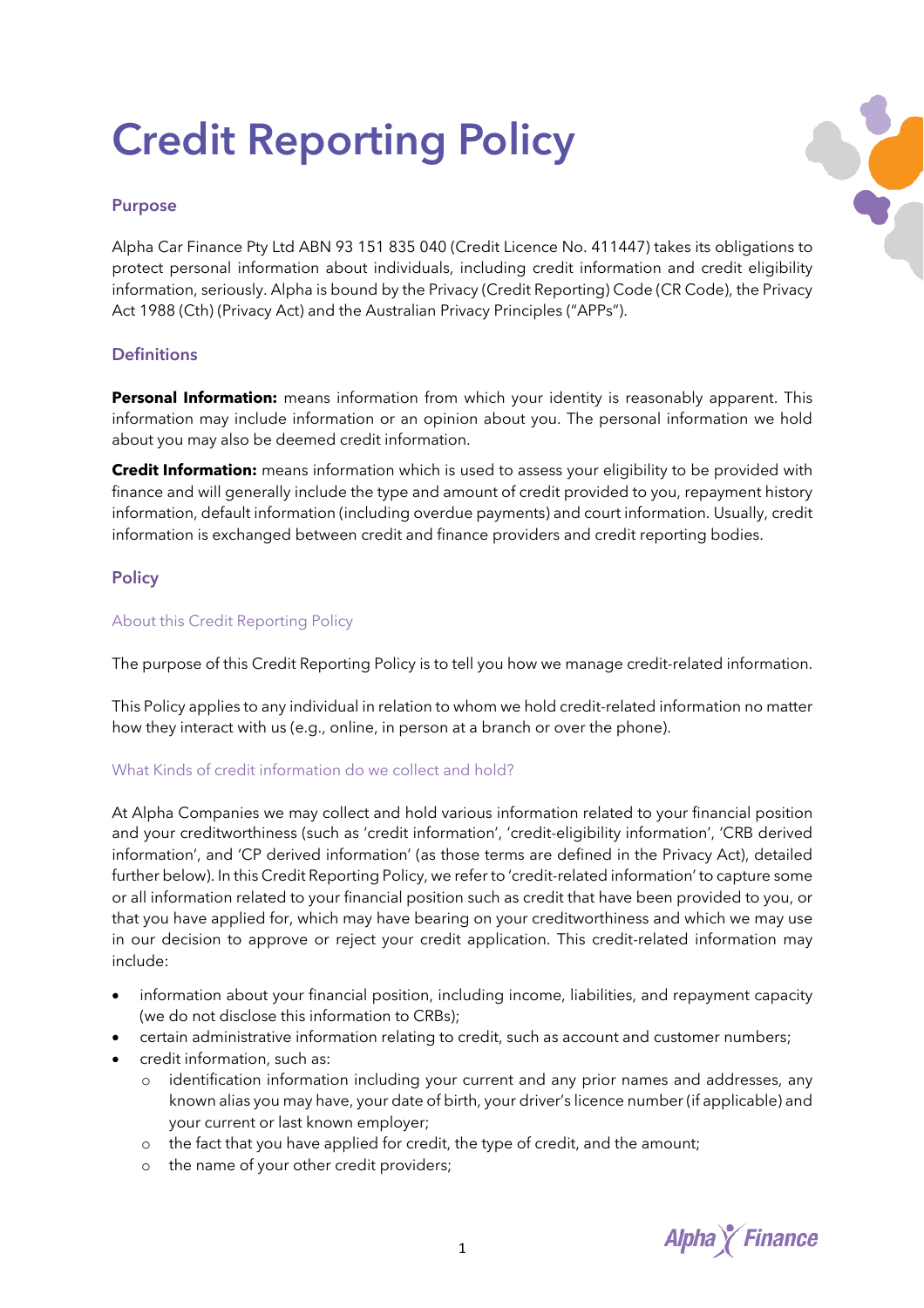- o a statement that a credit provider, mortgage insurer or trade insurer has sought information about you from a credit reporting body in relation to a credit application; consumer credit liability information, being information about consumer credit accounts you hold, or have held, with us, such as the type of account, the date the account was opened and closed, the maximum amount of credit approved for that account and some specific terms and conditions relating to the repayment of credit under that account;
- o repayment history information, which includes whether in relation to your consumer credit facilities you have made payments when due and, if not, when overdue payments have been made;
- o default information;
- o the fact that credit provided to you has been paid or otherwise discharged (including the date of discharge);
- o payment information, which includes details of the date on which you have paid overdue amounts that were previously recorded as default information with a credit reporting body;
- o whether in our or another credit provider's opinion you have committed a serious credit infringement;
- o new arrangement information which outlines that you have entered into certain types of arrangements with a credit provider in relation to consumer credit where you have been overdue in making a payment;
- o court proceedings information, which includes information about a judgment against you in proceedings that relate to any credit that has been provided to, or applied for, by you;
- o personal insolvency information;
- o certain publicly available information that relates to your activities in Australia and your credit worthiness (other than court proceedings information or information that you are entered or recorded on the National Personal Insolvency Index);
- Credit eligibility information, such as:
	- o any of the above information; and
	- o scores, ratings, summaries, evaluations, risk profile analyses, and other information relating to your credit worthiness which is derived by us or by credit reporting bodies from credit information held by a CRB and which is used or could be used in establishing your eligibility for consumer credit.

## Method of Collection

Credit-related information will generally be collected directly from you in a number of ways including:

- by using written and online forms;
- through contact over the telephone, or other messaging technology;
- via the internet (including email and use of our online contact forms); and
- in person.

We will also collect credit related information:

- from persons or organisations acting on your behalf;
- from credit reporting bodies and other credit providers;
- from publicly available sources of information; and
- from information derived by us from your conduct.

**Alpha** *Y* Finance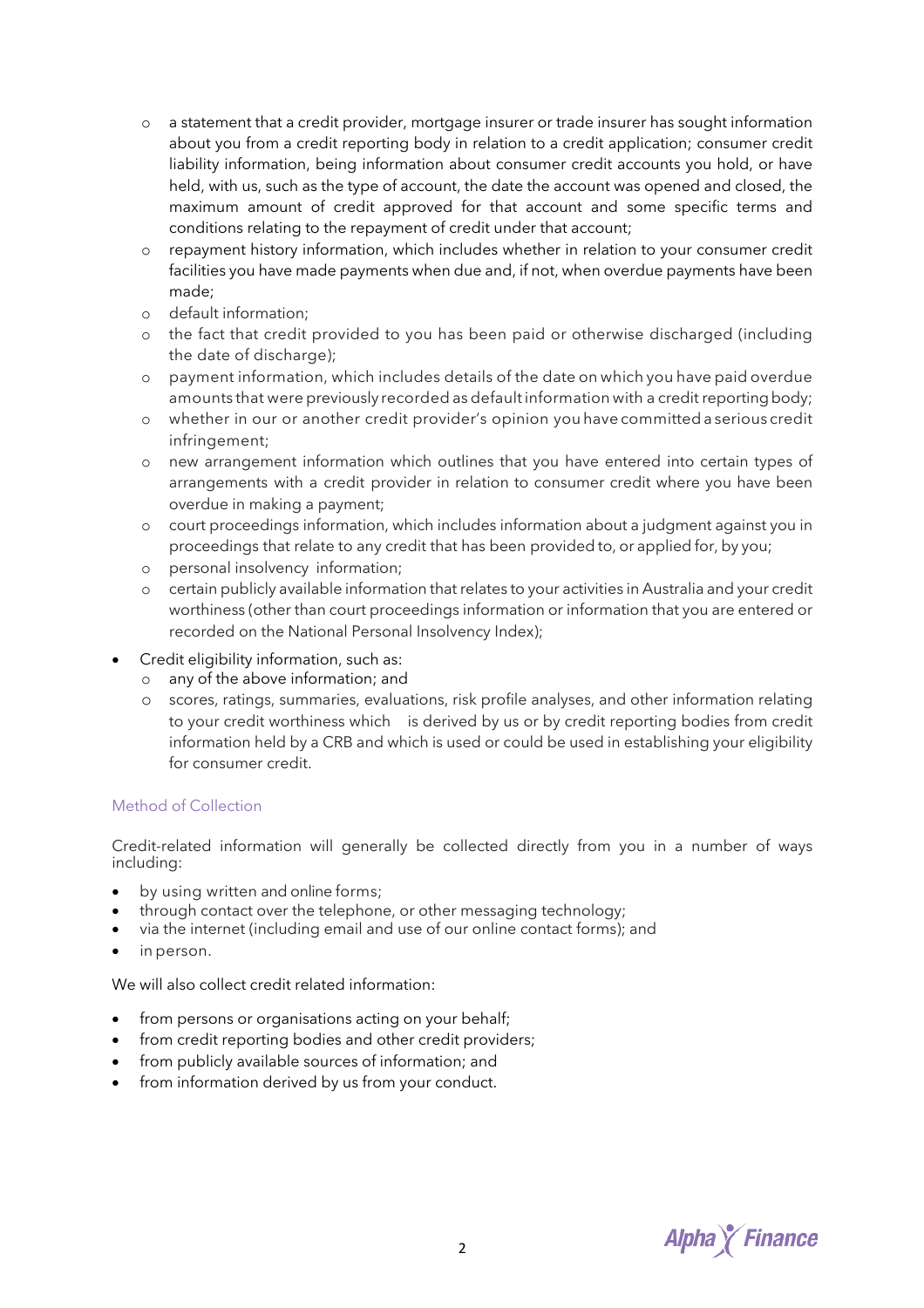## For what purposes do we collect, hold, use and disclose credit-related information?

Alpha Companies collects, holds, uses and discloses credit-related information about you for purposes reasonably necessary for our business activities and consistent with our rights and obligations at law. These purposes include:

- to assess your financial position and application for credit (including assessing any proposed guarantors);
- providing you with credit;
- for the ongoing servicing and administration of our accounts and products;
- to assist with the management, including recovery, of outstanding debts;
- to assist you if we consider that you may be at risk of default;
- internal management purposes;
- for data analysis;
- to participate in the credit reporting system and provide information to credit reporting bodies as permitted by the Privacy Act;
- to undertake securitisation activities and debt assignments;
- to deal with complaints and legal proceedings; and
- to meet our legal and regulatory requirements (such as reporting matters to regulators or enforcement bodies when authorised or required by law); and
- for purposes otherwise required or permitted by law.

Restrictions apply under the Privacy Act in relation to the circumstances and purposes for which such information may be used or disclosed and we comply with these restrictions. For example, credit eligibility information may not be disclosed to some types of overseas entities and restrictions apply to the use of credit eligibility information for direct marketing.

#### Failure to provide information

If the credit-related information you provide to us is incomplete or inaccurate, or we are not able to obtain complete and accurate credit-related information about you from third parties, we will not be able to assess your application for credit.

#### How do we use and disclose and your information?

Generally, we only use and disclose credit-related information about you for the purposes for which it was collected (as set out above). Alpha may disclose Your credit-related information from time to time to:

- Alpha's employees, contractors, and related and affiliated entities;
- service providers who assist Alpha in operating its business and providing goods, services, and information to you (as set out in the Privacy Policy);
- third parties to whom you have agreed we may disclose your credit-related information;
- a proposed or actual purchaser/newly controlling entity of a sale and/or transfer of control of all or part of Alpha's business, where Your credit-related information is relevant to any part of the business for sale and/or transfer;
- the following CRBs:
	- o Illion (Contact details at www.illion.com.au/contact-us); and
	- o Equifax (Contact details at www.mycreditfile.com.au/support).

**Alpha** *Y* Finance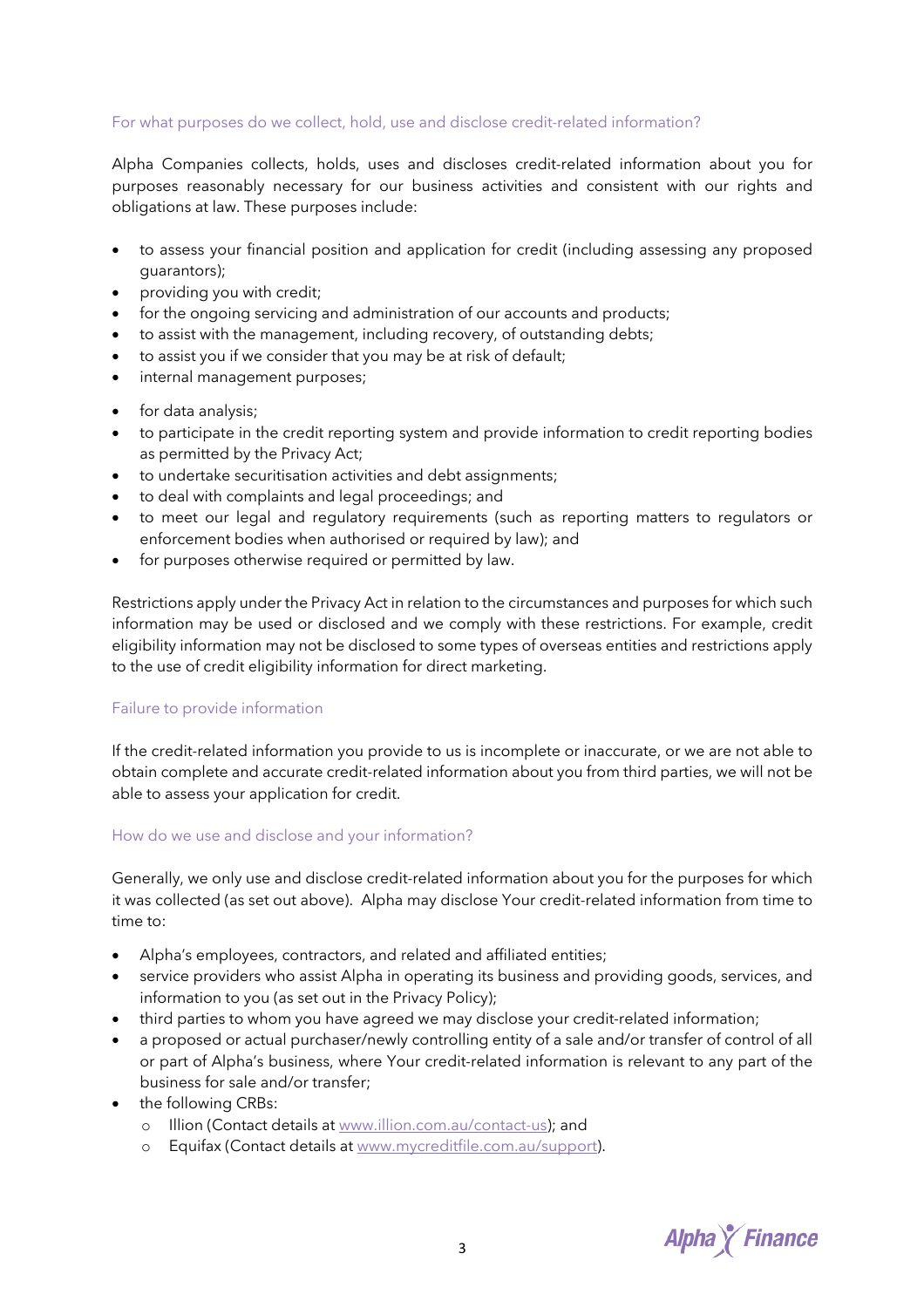For information about how Ilion and Equifax manages credit related personal information, see their privacy policy available on the website set out above:

- third parties who assist us in processing your credit application or managing the credit provided by us;
- third parties for securitisation purposes;
- third parties for the purposes of considering whether to accept an assignment of debt, or to take an interest in the credit provider;
- other Australian credit providers (either with your consent, or as permitted by law);
- other Australian credi<br>• enforcement bodies;
- external dispute resolution providers;
- guarantors or proposed guarantors (either with your consent, or as permitted by law);
- guarantons = quarantons;
- debt collectors; and
- other third parties where required or authorised by law.

#### Disclosure of your information overseas

Alpha Car Finance is assisted by a variety of external service providers to deliver its services, some of whom may be located overseas. These third parties are too numerous to list, and they change from time to time. Some examples of the types of third parties include:

- cloud service providers such as DotDigital located in the US; and
- our support staff located in the Philippines who carry out credit assessment and collection services.

We have taken reasonable steps to ensure these third parties have appropriate security for Your Personal Information.

### How do we hold and protect credit information and credit eligibility information?

We store information in different ways, including in physical and electronic form. We take reasonable steps to ensure your information is stored safely to protect it from misuse, interference, loss, unauthorised access, modification or disclosure. Some of the ways we do this are:

- confidentiality requirements of our employees;
- physical and electronic security measures for access to our systems and information;
- only giving access to credit-related information to a person who is authorised to be able to receive that information;
- control of access to our buildings; and
- electronic security systems, such as firewalls and data encryption on our websites.

We may store credit-related information physically or electronically with third party data storage providers. Where we do this, we use reasonable steps (which generally includes contractual arrangements) to ensure those providers take appropriate measures to protect that information and use it only for the purposes for which they were provided that information.

#### How can you access credit eligibility information we hold about you?

You may access the credit eligibility information which we hold about you by making a written request using the details below. There is no charge for making a request.

**Alpha** *K* Finance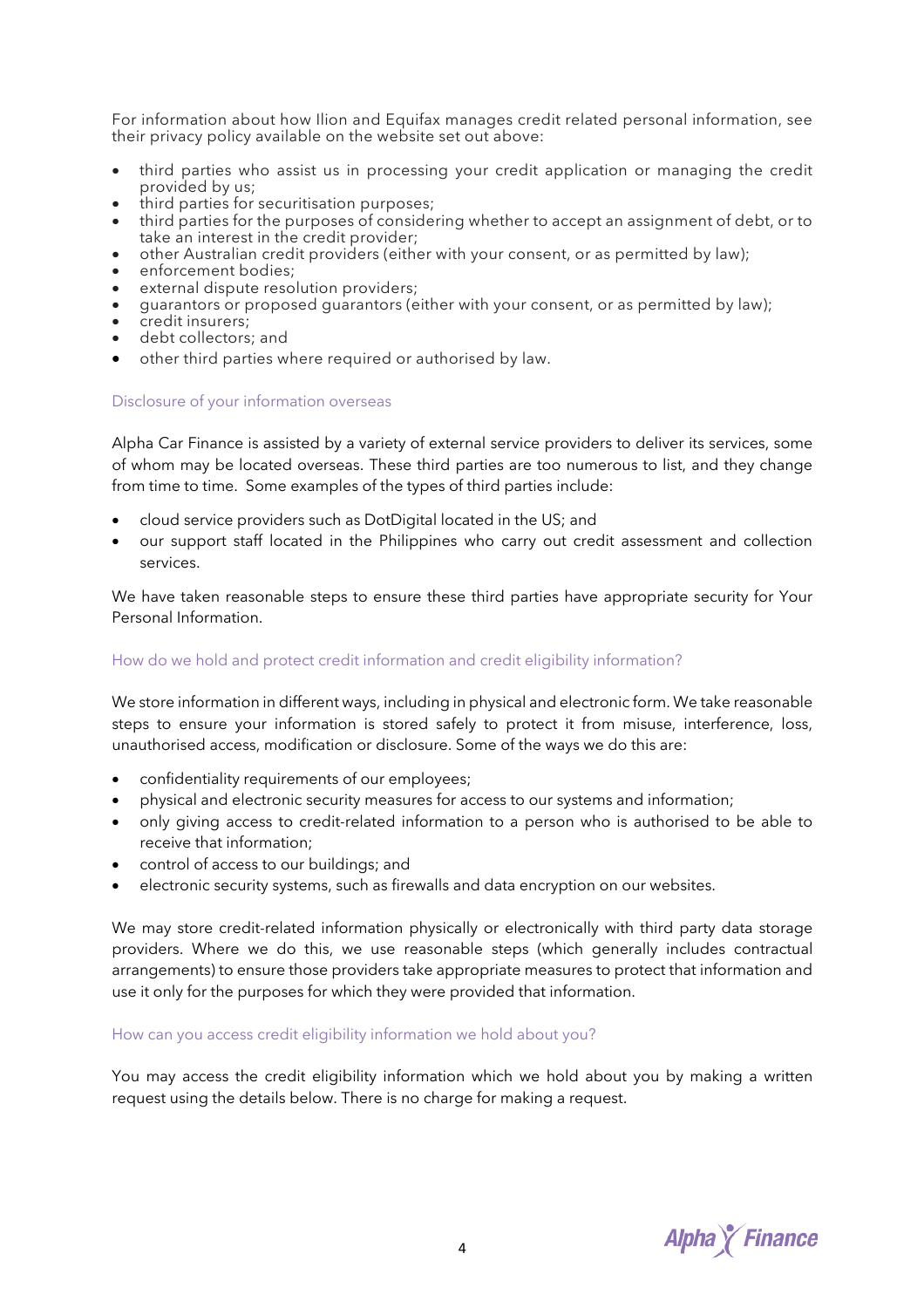We will need to verify your identity before giving you access. We endeavor to respond to your request within 30 days. If there is a reason we are unable to agree to a request for access to your credit eligibility information we will advise you of this in writing (unless it is unreasonable to provide our reasoning), and mechanisms available for making a complaint.

## Correction of Credit Related Information

If you believe that any credit-related information held by us about you is inaccurate, incomplete, irrelevant, out of date or misleading you may request in writing that we correct that credit-related information using the details below.

- **Telephone**: 1300 257 426
- **Fax**: 07 3868 2601
- **Email**: feedback@alphacompanies.com.au
- **Post**: GPO Box 1185, Brisbane, QLD 4001

We will need to verify your identity before agreeing to correct the information.

In certain situations, we may not agree to a request to correct information we hold about you (for example, where correcting the information would be unlawful). If this occurs, we will advise you of this and our reason for not agreeing to the correction request (unless it is unreasonable to provide our reasoning), and mechanisms for making a complaint.

## How can you make a complaint about our compliance with our credit reporting obligations?

If you have any queries or complaints about this Credit Reporting Policy or the way we handle your credit-related information, or you wish to make a complaint about a breach of the the Privacy Act, the CR Code or one or more of the Australian Privacy Principles please contact us using the details above, or in person by visiting an Alpha branch.

Alpha will make efforts to respond to all complaints within 15 business days of receipt of the complaint, or another timeframe agreed with you in writing (you will receive communications during this time, including a final determination). If an issue has not been resolved to your satisfaction, you can lodge a complaint with the Australian Financial Complaints Authority, or AFCA. AFCA provides fair and independent financial services complaint resolution that is free to consumers.

## **AFCA:**

Website: www.afca.org.au Email: info@afca.org.au Telephone: 1800 931 678 (free call) In Writing: Australian Financial Complaints Authority, GPO Box 3, Melbourne VIC 3001 Alternatively, you may refer the matter to the Office of the Australian Information Commissioner ('OAIC').

## **OAIC:**

By Post: GPO Box 2999, Canberra ACT 2601 By Telephone: 1300 363 992 By Fax: 02 9284 9666 Website: www.oaic.gov.au



**Alpha** *Y* Finance